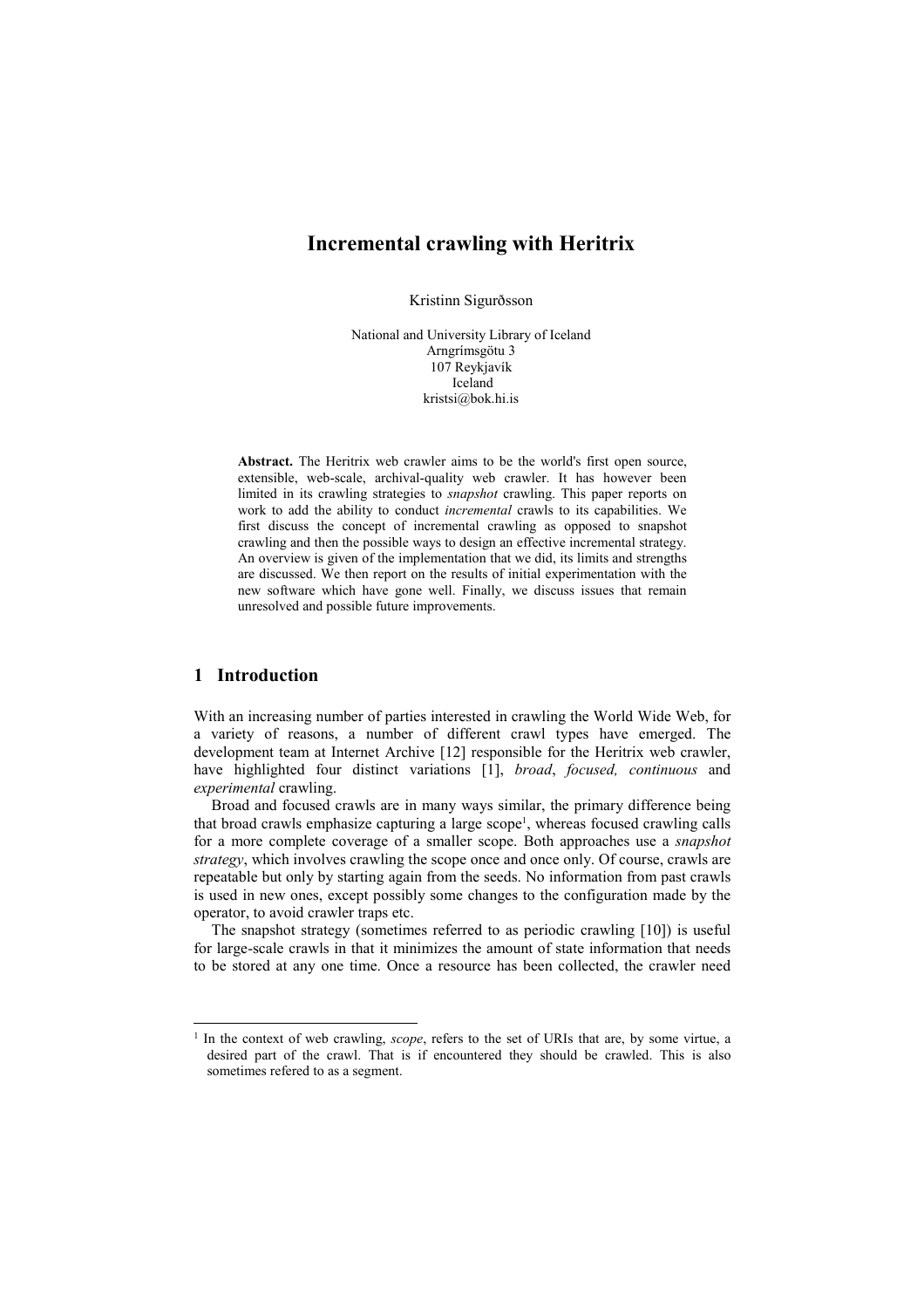j

only store a fingerprint of the URIs<sup>2</sup> and data structures are also simplified since firstin-first-out queues can be used to hold discovered resources until they can be processed.

This makes it possible to crawl a fairly large scope using a snapshot approach and initially this is what Heritrix did. As of version 1.0.0, it offered decent capabilities for focused crawls and work has continued on expanding its capabilities to cope with larger crawls.

However, this does not do a good job of capturing changes in resources. Large crawls take time, meaning that there is a significant gap between revisits. Even if crawled within a reasonable amount of time, a snapshot crawl will fail to detect unchanged documents, leading to needless duplicates. Snapshot crawling is therefore primarily of use for large scale crawling, that is either crawling a large number of websites or trying to crawl each website completely (leading to very 'deep' crawls) or both.

Continuous crawling requires the crawler to revisit the same resources at certain intervals. This means that the crawler must retain detailed state information and, via some intelligent control, reschedule resources that have already been processed. Here, an *incremental strategy* is called for rather than the snapshot strategy used in broad and focused crawls.

An incremental strategy maintains a record of each resource's history, this is used in turn to determine its ordering in a priority queue of resources waiting to be fetched.

Using adaptive revisiting techniques, it is possible to capture the changes in online resources within its scope far more accurately, in turn allowing the crawler to revisit each page more often. In addition, revisits are not bound by crawling cycles (as with the snapshot approach), since any page can come up for revisiting at any time, rather than only once during a run of the crawler. However, because of additional overhead, and because of the need to revisit resources, an incremental strategy is unable to cope with as broad a scope as a snapshot crawl might.

To sum things up, the choice between an incremental or snapshot strategy can be described as choosing between space and time completeness. Naturally, we would wish to capture both well and with no hardware limitations we might do so, but in light of limited bandwidth and storage, difficult decisions must to be made.

As noted above, Heritrix already implements a snapshot strategy for its focused crawls. While work continues to expand its capabilities in order to scale up to truly broad crawls, the need for an incremental strategy also needs to be addressed. This led us to implementing a generic incremental strategy for Heritrix. One that would both serve as a proof of concept, that the Heritrix framework could in fact support an incremental strategy and would provide the basic building blocks for tailoring such crawls.

Several approaches to creating an incremental crawler have been either implemented or proposed [10], [13], [5], none of them takes the Heritrix framework into account. As a result we have chosen to look at the basic requirements of continuous crawling and what knowledge we have of the way documents change on the World Wide Web, to develop an appropriate strategy for Heritrix.

<sup>&</sup>lt;sup>2</sup> URIs (Uniform Resource Identifiers) are a superset of the more familiar URLs. Heritrix, while supporting only URLs, uses the more general term URI for future proofing.[7]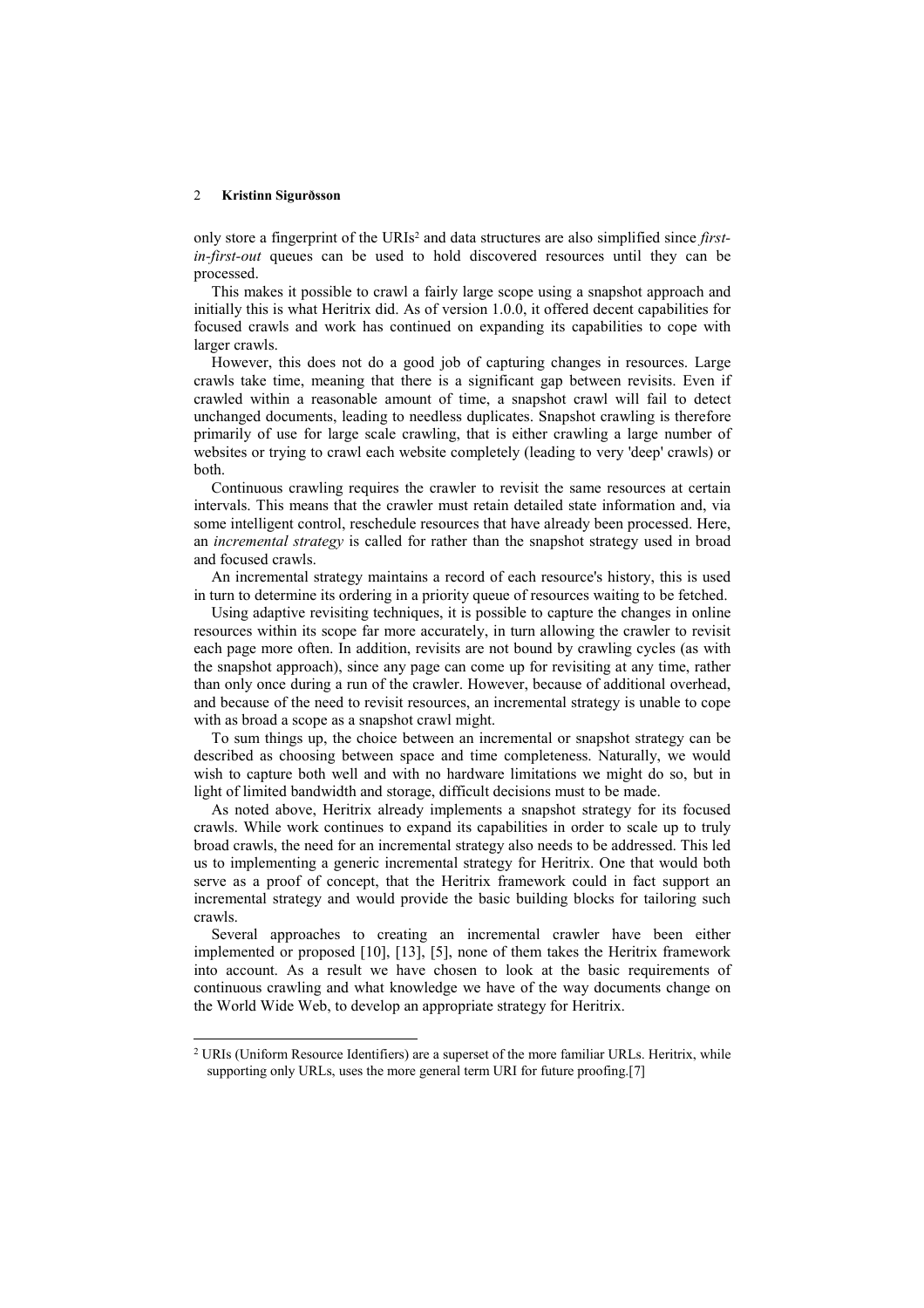#### Incremental crawling with Heritrix 3

What we wanted to create is an addition to Heritrix that allows for incremental crawling, while both maintaining Heritrix's inherent modularity and not compromising the efficiency of its snapshot crawling. Making it possible to swap out appropriate portions of the logic by substituting certain modules. Basically, provide the building blocks for an incremental strategy with Heritrix and one solid implementation of it.

We have focused on 'adaptive' techniques as a way to address the extreme variety found on the Internet. While mostly heuristic in nature, we believe that an adaptive approach can make much better use of available resources.

In the following sections, we'll start by looking at what we know of the Web that can help shape possible strategies for incremental crawling. We then continue to describe how we implemented one variation of those for Heritrix and discuss briefly our experiences with the resulting experimental features. Finally, we'll outline some of the main challenges that still lie ahead.

#### 2 Incremental strategy

The basic goal of any incremental strategy is to capture every change in all the resources within its scope. Clearly, unless the scope is extremely limited, this cannot be achieved, since it would require a constant flurry of requests to the server to check for changes and even if you did have the resources to do that, it would place an excessive strain on the server.

One obvious strategy here is to crawl the entire scope, then start again, and replay the crawl. Resources that disappear between iterations are discarded, while newly discovered resources are inserted into the sequence. While this would work, it fails to take advantage of a critical fact; the resources have widely varying probabilities of change within the same timeframe.

We need a way to predict how often a resource is likely to change in a given time span, or rather, how long we can wait before revisiting it and still be reasonably sure of not missing a version. This calls for a set of heuristics that estimate the probability of change and, using that estimate, attempts to schedule resources for revisiting at the appropriate time.

To get an idea what these heuristics might use, let us review what we know about resources on the internet and documents on the World Wide Web in particular. It is worth noting quickly that the following lists for the most part general trends that, while common enough to serve for heuristic evaluation, do have many exceptions.

Firstly, resources that change often are likely to continue to do so. If we have observed that a document changes frequently, it is probably safe to visit it frequently and vica versa. Of course, this offers no guarantee. Websites may be updated sporadically. A typical example would be the website of a politician. During most of his elected tenure the website might only be updated once every few months. However, when elections are approaching, the website is updated much more frequently, possibly many times a day.

Despite this drawback, most websites and resources are believed to have reasonably regular change rates. After all, a web site that wishes to attract regular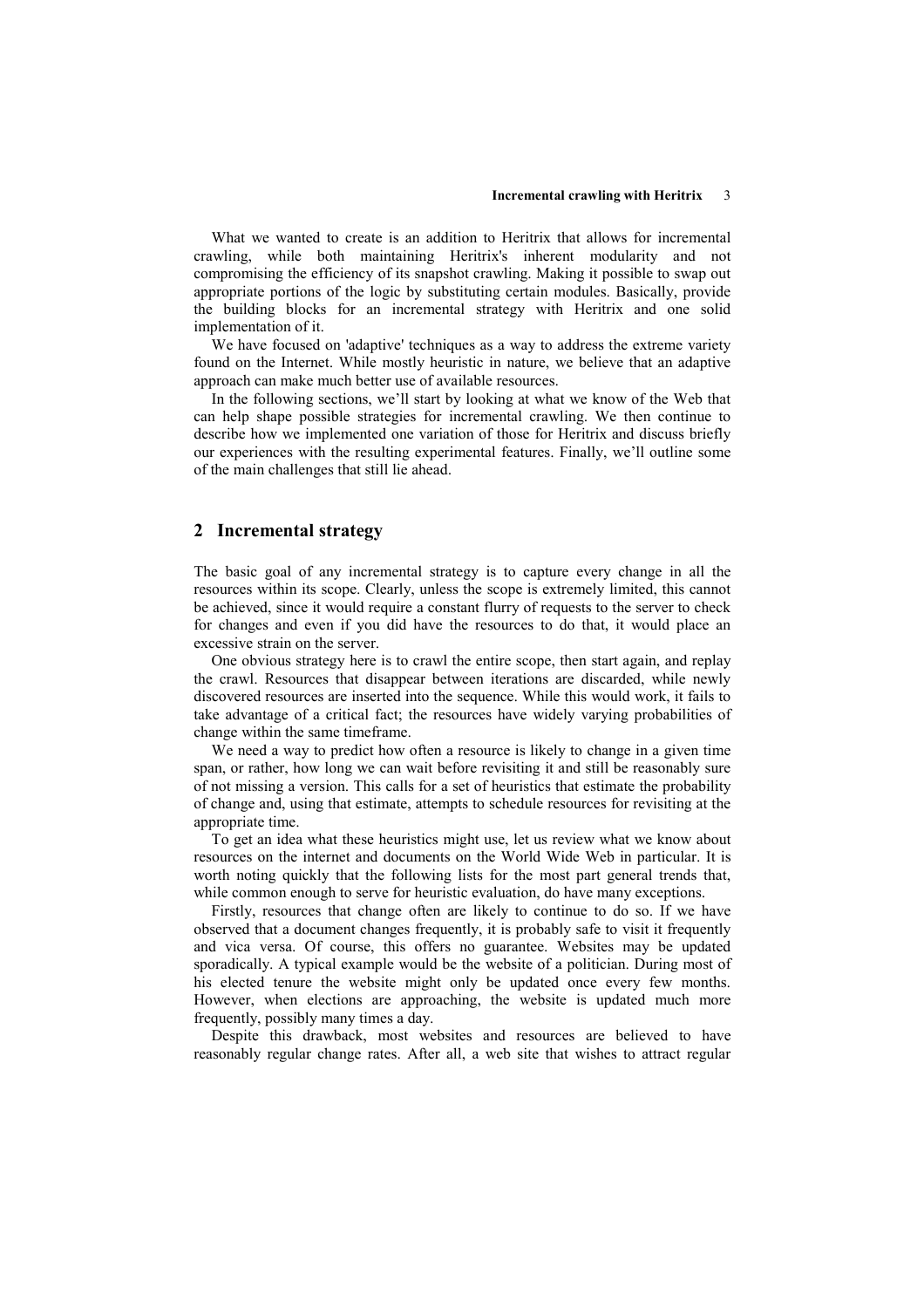readers needs to be consistent in its presentation of new material. As noted before, this is not an absolute and further research is needed to establish just how much an issue erratic change rates in web pages are.

Secondly, the file type of resources, or documents, significantly affects the probable change rates. [2] While changing HTML or other simple text files is both easy and straight forward (not to mention expected by the user in many cases and frequently handled by content management systems), changing images is more complex. In fact browsers and proxies will generally cache images, while HTML pages are requested for each page view. Images and other multimedia files are usually not generated on demand, unlike many HTML files, and when a new or changed graphic is needed, it is customary to add rather than replace an image.

This allows us to predict different initial wait times between revisits before we gather any further information that enables us to adapt to observed change rates. HTML and other pure text documents can be assigned a relatively short initial wait, while a longer initial wait time is assigned to image files. Higher bandwidth media such as audio and video files are even less likely to change, due to their complex nature and can thus be assigned even higher initial wait times. Formatted text files such as Word and PDF documents are also less likely to change than pure text files.

There is a certain amount of connection between the size of a resource and its change rate. As the size increases, its *likely* change rate goes down. This assumes that image, audio, video and formatted files are generally larger than pure text documents. While not always true, this generally holds.

We are therefore able to use this information not only to reduce the number of visits we must make to a certain part of our scope, but to one of the most bandwidth intensive part of our scope.

Another factor that might be taken into consideration is a document's location in a web site's hierarchy. Generally, the front page of a web site changes more often than any given page in the archive (where changes may never occur). Assuming that the initial seeds are the front pages of each site, it would be possible to use the depth from seed as a factor in deciding the initial wait time.

Finally, one could conceivably do some form of contextual analysis on the resource's content or metadata to evaluate the probable change rate. For example [4] observes that documents without the *last-modified* information are about twice as likely to change between two visits, as those that have it. There are undoubtedly many other possible indicators that could be used, but covering them all is well outside the scope of this article.

The primary goal in using incremental crawling is to to utilize bandwidth more effectively and thus limit the stress our harvesting places on web servers. It is worth noting however that while doing this we also achieve a secondary benefit in reduced storage costs, since duplicate data need not be stored. That however brings us to another problem; detecting change.

One of the key aspects discussed above, relies on being able to detect if a change has occurred between the times when a resource is visited. Doing a simple, strict hash, comparison does achieve this to a degree. It certainly detects any change and reduces the odds that we discard a changed document to nearly zero. Unfortunately, it relies on a bit by bit comparison and takes no notice of the actual content. Thus any change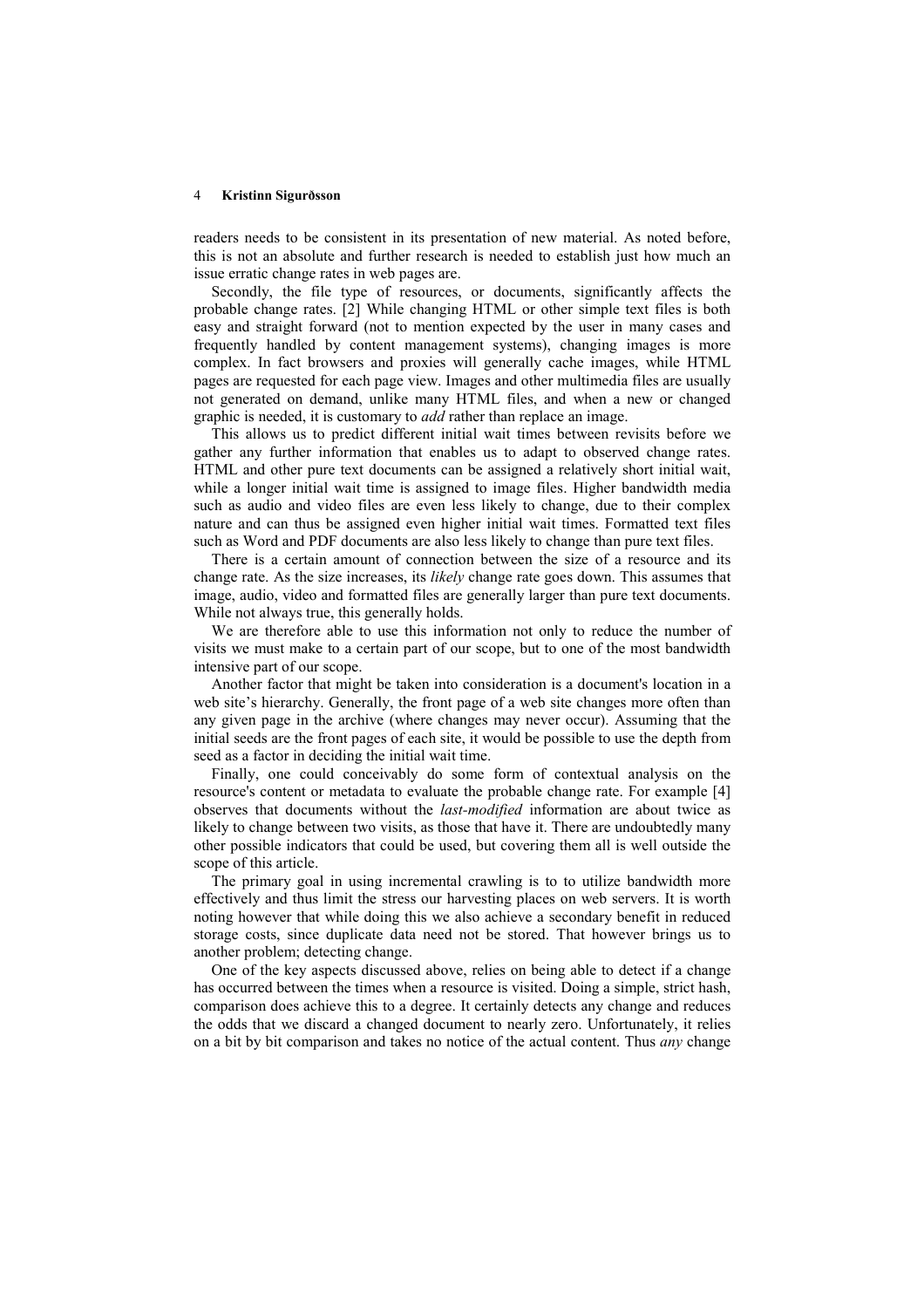will be detected, even something as utterly trivial as a clock feature on a web site changing every second.

The problem lies in the dynamic content generation of web servers. While normally, any change would be of interest, automatic changes that do not relate to the content, but rather time or some other factor, are not necessarily of interest. We are primarily interested in changes to the content.

A good deal of work has been done on the subject of detecting documents that are "roughly the same," [6] for example outlines a "shingling" method for evaluation, saying, basically, that if enough shingles are the same for two documents, they are the same.

While such approximations may be valid most of the time, it is questionable to employ them without first examining how they handle the documents within the intended scope of any given crawl.

An alternative idea is to provide the operator with the ability to selectively weaken the strict hash. This could be done by specifying regular expressions and omitting the sections of documents that match them when creating a hash. While costly in terms of processor power, it allows the operator to tackle known issues.

While one might argue that just tackling known issues is not enough when crawling the entire web, it is worth remembering that continuous crawls are more likely to be focused on a carefully selected, and in comparison to broad crawls, small number of web sites. This method also has the advantage of always erring on the side of caution.

# 3 Implementing a strategy

When developing an addition to the Heritrix crawler, two primary aspects need to be addressed. The first is the so-called *Frontier*. A frontier is a pluggable class that maintains the state of the crawl. The default frontier implements a snapshot strategy, where it is assumed that URIs are to be crawled once and once only. Clearly, this won't work.

The other important aspect is the chain of processors. When the Frontier issues a URI for crawling, it passes through a series of processors. Each processor is a pluggable class, and there is no limit to the total number of processors, so new ones can be added. Typically, each processor does a discrete unit of work, like fetching the document over the internet, performing link extraction or writing the contents to disk. This provides a modular system, allowing us to make full use of existing processors, while adding a few extra that are needed to manage a continuous crawl.

We created two key processors, the ChangeEvaluator and the WaitEvaluator.

The ChangeEvaluator runs right after a document has been fetched. It decides if the document has changed or not based on a hash comparison (more on that later). Changed documents are marked appropriately and move on down the processor chain, whereas the processing of unchanged documents is preempted and they are sent to the post processing portion for completion. It is still regarded as a 'success' but we skip over link extraction that is of no value if a document has not changed.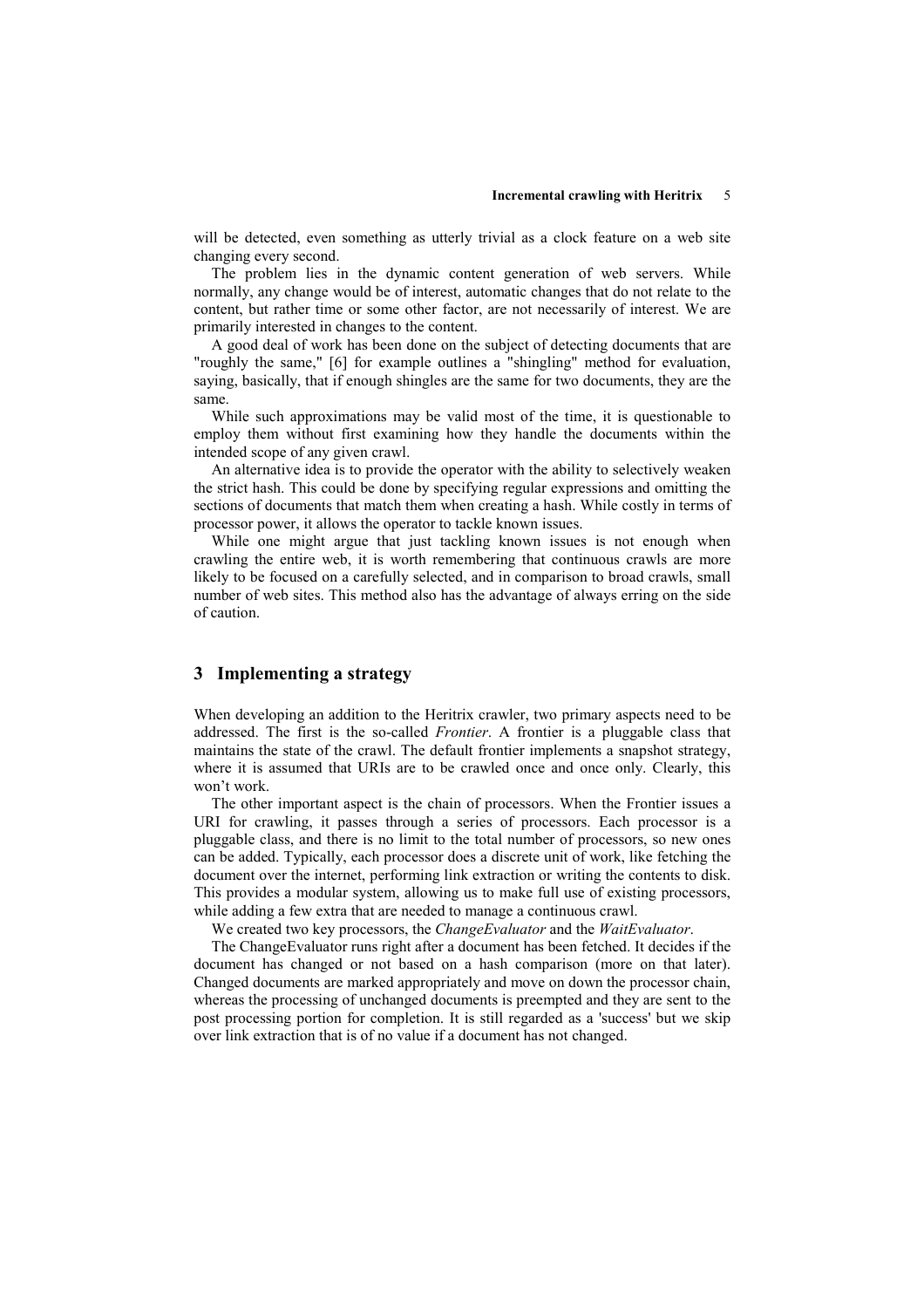This preemption also bypasses the writing phase of the processor chain. While this is acceptable with current ARC formats, since they do not allow records stating that a duplicate was found, in the future that may change.

To facilitate this, a content state, could be added to the CrawlURI object, and thus to the Heritrix framework API. The CrawlURI objects do allow any arbitrary data to be stored and retrieved in a hash map. This is sufficient for most data, however, it might be argued that the content state was of a more general nature. In the future, processors should respect the 'content state' information of the URIs being passed through the processing chain, passing over unchanged documents or otherwise treating them in an appropriate manner. Ultimately, this was not done because of a desire to minimize changes to the Heritrix framework. Instead the content state is stored in the CrawlURI's hash map. Hopefully this will be revisited in the future.

The *WaitEvaluator* runs in the post processing section of the URI processing chain. A wait interval is assigned to each URI between fetches. When a URI reaches the WaitEvaluator it examines this value and calculates a new one based on whether or not the document had changed between visits. If the wait interval is missing, a default initial value is assigned. That should only happen when a URI is processed for the first time. URIs that cannot be evaluated for change, however, are assigned a fixed and permanent wait interval. Currently this applies only to DNS lookups.

A simple strategy for estimating a new wait interval is used. If a document has changed, its wait interval is divided by a constant. Similarly, if it is unchanged it is multiplied by a constant. By default, only the previous wait interval is considered. However, odds are that URIs will be somewhat overdue, possibly very overdue and thus there is an optional feature to use the actual time that has elapsed between visits in determining the new wait time.

The factors, as well as the initial wait time and maximum and minimum wait times are all configurable elements. Furthermore, Heritrix's overrides and refinements can be used to specify these values based on a variety of criteria.

Using the overrides[8] in Heritrix, it is possible to override the settings of the WaitEvaluator on a 'per host basis.' Essentially, each domain or host can have different initial wait time, factors etc. This allows the operator to pre-adapt the crawl to known conditions.

In order to differentiate the settings based on the content type of documents, several specialized WaitEvaluators are provided. The specialized WaitEvaluators have the same settings, but also have a configurable regular expression that must match documents' content types. The different WaitEvaluators can thus be 'stacked up' in the processing chain. Once a WaitEvaluator has handled a URI subsequent evaluators will pass on it. At the bottom of the stack the generic WaitEvaluator then captures all file types not explicitly handled. This is very similar to how the fetch and link extraction processors operate.

We then created a new Frontier, dubbed the AdaptiveRevisitFrontier (or ARFrontier for short). While it relies, like other frontiers, on a series of per-host based queues, it implements them as priority queues rather than simple FIFO queues. Additionally, the queues have richer state control, allowing them to be automatically suspended (or, in Heritrix jargon, snoozed) if no URI is ready for crawling. This is accomplished by assigning each URI a 'time of next processing' when they are scheduled or return from being processed. This time is based on the URIs assigned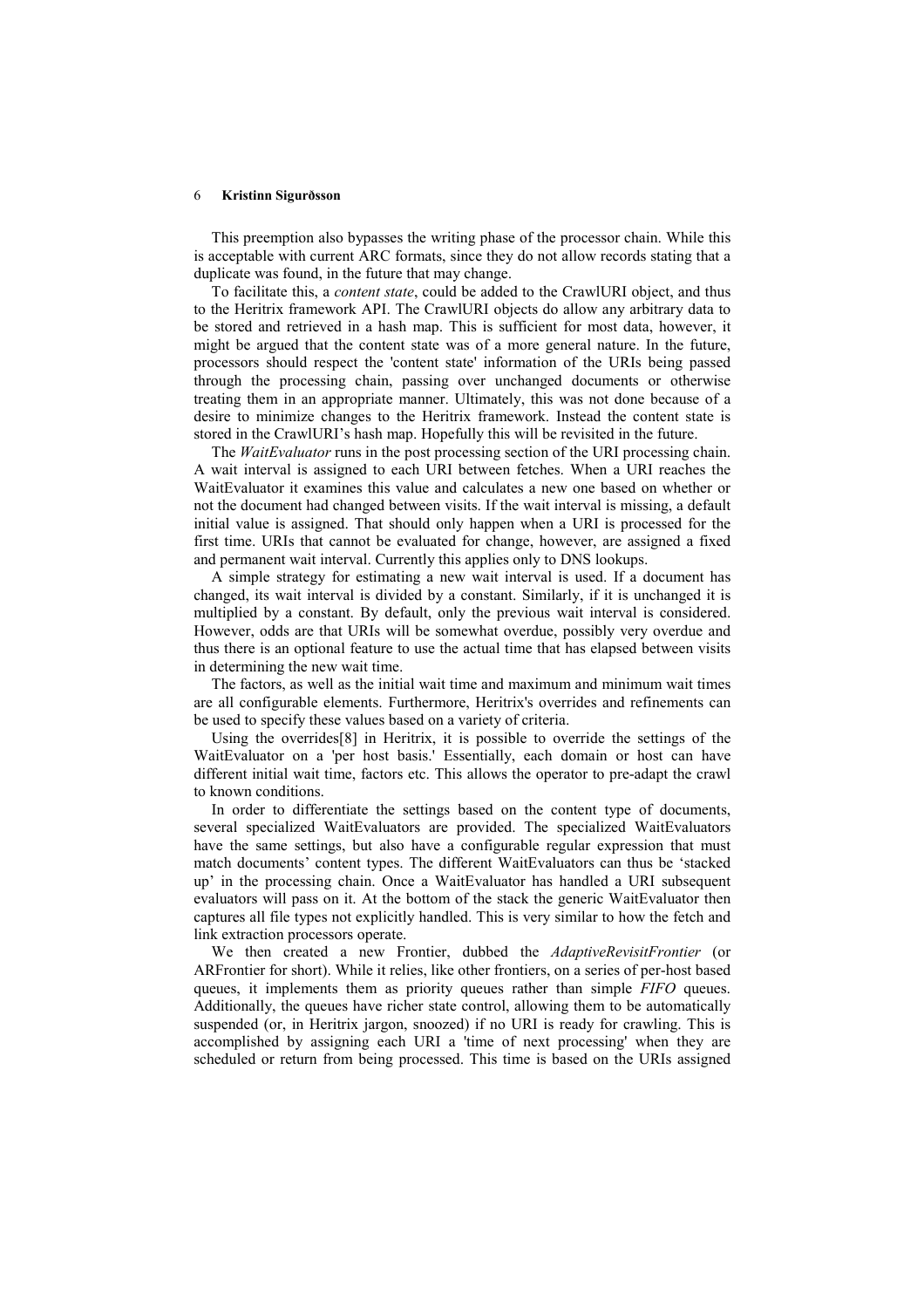wait interval, which in turn is based on the WaitEvaluator's prediction of when it will have changed again. While our implementation of the queues is more cumbersome in terms of memory than the leaner snapshot frontier, it does offer a simpler approach to maintaining the crawl's state and by extension makes the frontier's design less error prone<sup>3</sup> .

It was immediately clear that to achieve this, it would be necessary to use a much more flexible approach to storing data on disk than the custom written solution that the previous *HostQueuesFrontier* used. We quickly narrowed the candidates down to the Berkley DB Java Edition[9]. It, being an embedded, pure Java, object oriented database, seemed like the perfect candidate. In fact, it has proven itself to be quite apt to the task.

Interestingly enough, parallel to the development of the ARFrontier, the Internet Archive began developing a new Frontier to overcome many of the shortcomings of the HostQueuesFrontier that had shipped with version 1.0.0. This new Frontier (The BdbFrontier) was also based on the Berkley DB and support for it is now an integral part of the Heritrix framework.

The ChangeEvaluator relies on strict hashing (actually performed automatically by the FetchHTTP processor when a document is fetched). While generally acceptable, there are known instances of irrelevant data that changes with each visit. To address this, we created another processor, HTTPContentDigest. It is inserted into the processing chain between the fetch processor and the ChangeEvaluator. An operator enters a regular expression matching sections in documents that should be omitted. The processor then recalculates the hash, ignoring any sections that match the regular expression for documents that it runs on.

While costly, it is only intended to be used against specific known issues. By using overrides and refinements, an operator can create a crawl order that only applies this processor on URIs that are known to be troublesome. It is thus possible to apply different regular expression to each issue and only to the documents that contain the problematic section or are very likely to do so.

On another front, we wanted to take advantage of HTTP header information. We decided to create a filter that the HTTP fetcher processor could run 'mid fetch'<sup>4</sup> to evaluate if the download should be aborted because the document had not changed since the last visit.

The rather cumbersomely named HTTPMidFetchUnhangedFilter checks both the *last-modified* timestamp and the *etag* value and compares it to the results of the most previous crawl of the URI. If neither is present, the filter can of course not do anything. If only one is present, the filter will determine that the document is unchanged if that value has not changed. If both indicators are found, then they must agree that the document has not changed, otherwise the filter assumes that it has changed. This provides high reliability at the cost of some usefulness. When both indicators are present, you could somewhat increase their usefulness by only

-

<sup>&</sup>lt;sup>3</sup> The juggling of Frontier queues and maintaining their status has been one of the most problematic parts of the previous Heritrix frontiers.

<sup>4</sup> The FetchHTTP runs custom filters 'mid fetch' after the HTTP headers have been downloaded and prior to the download of the content body. Downloads of documents that do not match this filter are aborted.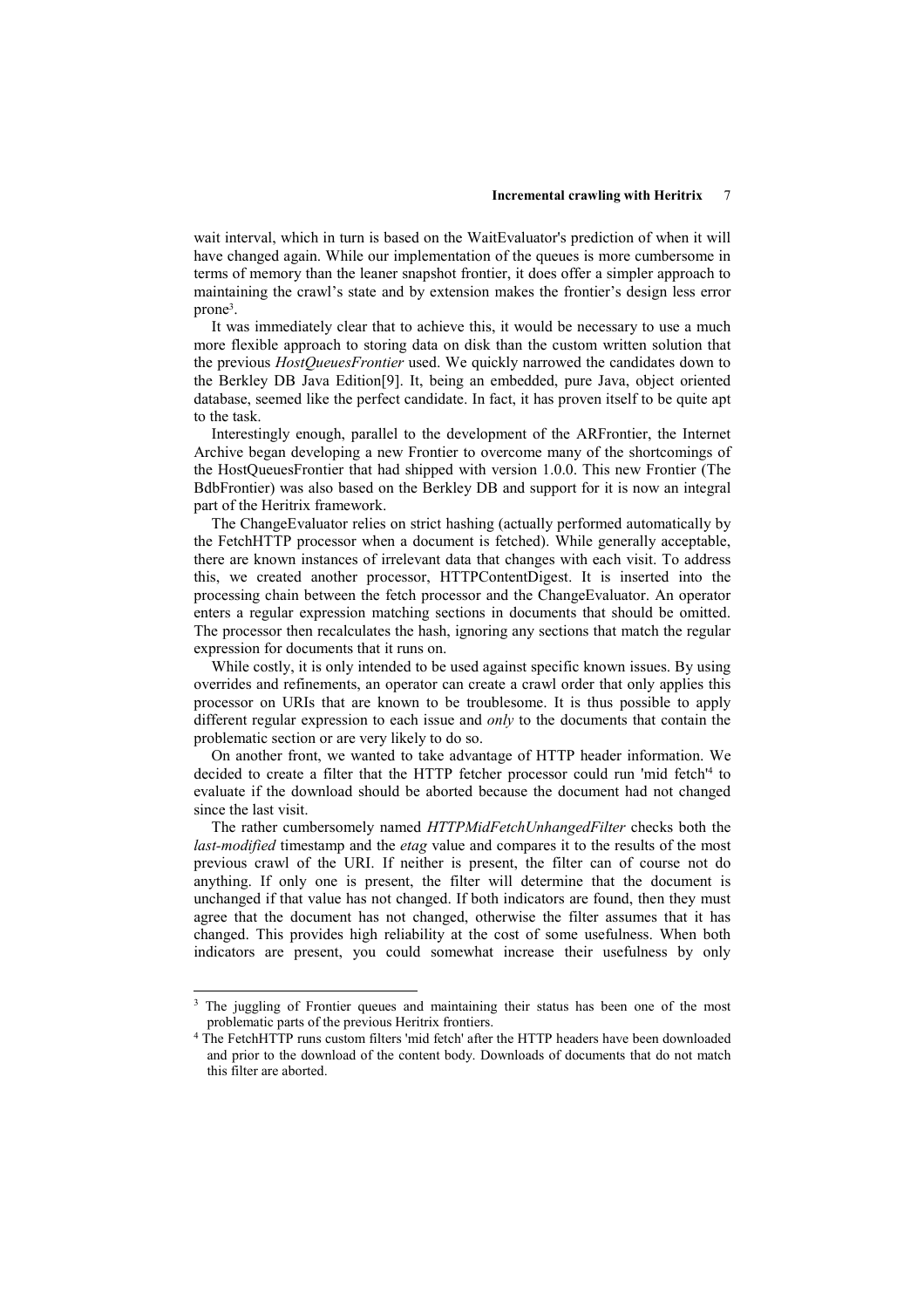downloading documents when both indicators predict change, however this slightly reduces their reliability[3] and so we opted for the more reliable approach.

### 4 Results

j

Test crawls run with the software have gone quite well. Depending on the initial and minimum wait settings, as well as the politeness restrictions, it is necessary to limit the number of URIs crawled on each host. As expected, if there are too many, the software is unable to visit them in a timely fashion and their processing is constantly overdue. While this will slowly correct itself on sites where most of the documents remain unchanged, sites with a large number of frequently changing documents will not be as accommodating. If the scope cannot be reduced, then either the minimum time between visits must be increased (this can be done selectively so that 'key' documents are visited more often) or the politeness restrictions loosened.

The ARFrontier supports host valence<sup>5</sup> higher than one, allowing for multiple connections, the minimum wait time between connections can also be reduced to crawl more aggressively. An experimental feature for valence higher than 1 was provided in the snapshot frontier that shipped with Heritrix 1.0.0. This has not been included in the newer BdbFrontier due to the added complexity. The ARFrontier's state rich host queue system however allowed us to add this feature without undue complications.

While the number of URIs per host is somewhat limited by these factors, the overall number of URIs is not as limited. A certain amount of memory overhead is incurred for each new host that is added, but it is still feasible to crawl up to thousands of hosts (although this has not been fully tested yet), and potentially as many as millions of URIs at once. However, as the number of hosts increase, they start blocking each other. Depending on the hardware, Heritrix may be able to crawl as many as 50-60 documents a second. Once you have enough hosts to keep it fully occupied, despite politeness restrictions, a backlog can occur, whereas, if the number of hosts (or URIs) is too small to fully occupy the available resources, URIs will only become overdue because their host is overworked.

Following these successful initial test, the software will be used by the National and University Library of Iceland to augment the regular snapshot crawls of the .is domain. A selection of thirty to forty web sites containing news, political discussions and other similarly valuable content will be crawled continuously. The exact parameters, as far as minimum wait times etc. are still being developed.

We are continuing to experiment with the software, evaluating what are good wait intervals, how well the content prediction works etc. This work will likely continue for some time. A considerable amount of works does remains, both further testing the software and also in experimenting with the configurations to improve the incremental behavior. Not to mention testing possible alternative wait estimation algorithms.

 $5$  The valence of a host dictates how many simultaneous request Heritrix can make to that host. Generally, a valence of 1 is recommended to avoid hammering a site.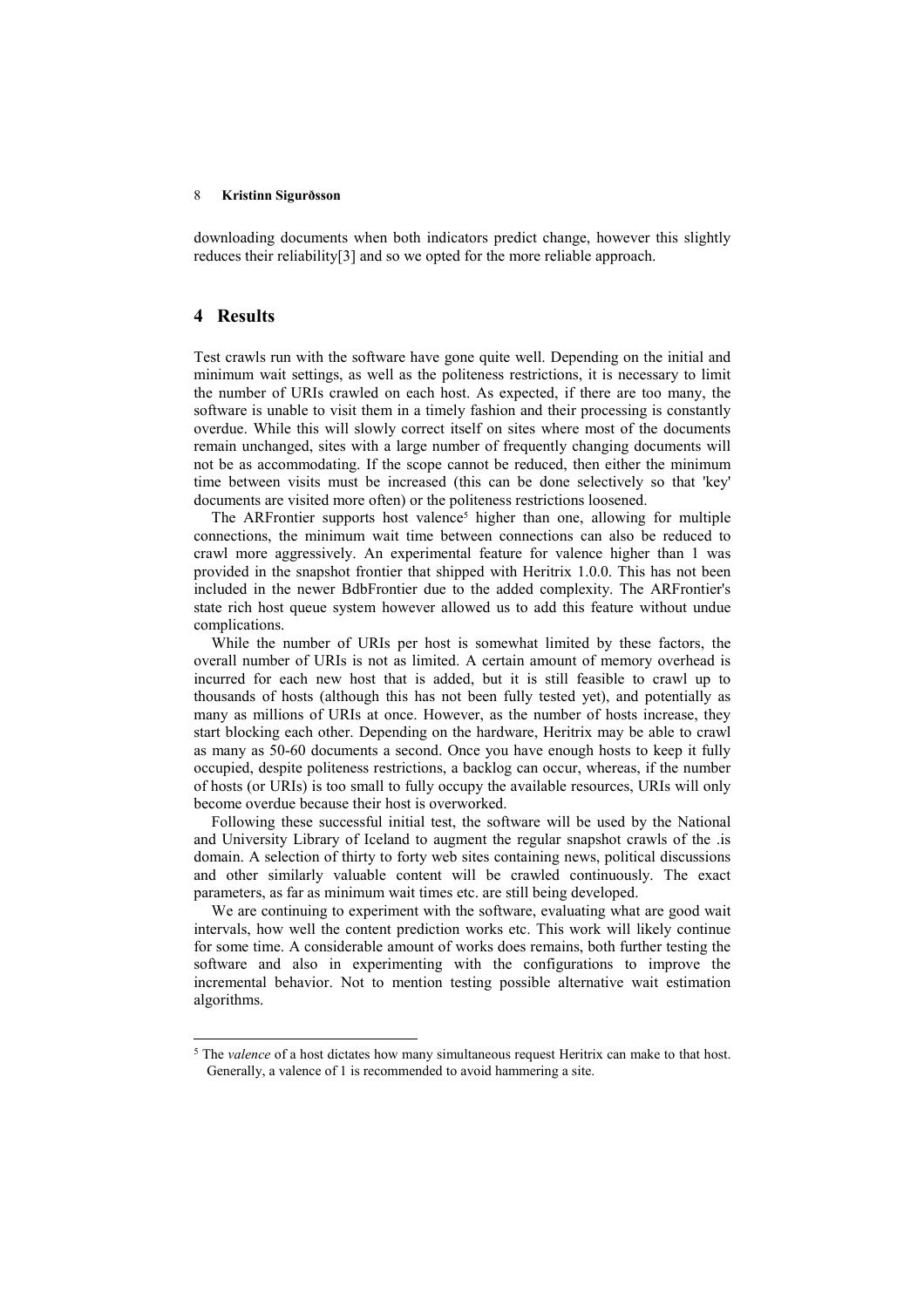Finally, the AR 'module' became a part of the standard Heritrix release as of version 1.4.0. The AR work has led to several, mostly minor, changes in the Heritrix framework to better accommodate incremental crawling. This was done without adversely affecting snapshot strategies and serves to strengthen Heritrix's overall flexibility.

Primarily, these changes focus on the CrawlURI object that wraps the URI with other essential data. It is passed from the Frontier to the processors and back and represents effectively both the URI and its state. For snapshot crawling, this object could be discarded at the end of the processing cycle<sup>6</sup>. An incremental crawler does not have this luxury, but it was not just a simple matter of keeping it around. Some of the data, by its very nature, must be reset before each processing round. In fact, since the CrawlURI offers a generic keyed hash table where frontiers and processors can store any arbitrary information, it was possible that a processor might store a nonserializable object there, effectively crashing the crawl.

With the AR module now officially released as a part of Heritrix, we hope that others will use it and provide feedback, both in the form of comments and suggestions and also by contributing code.

This was solved by redesigning the CrawlURI to separate the data into transient and persistent data, leaving the responsibility of accurately declaring the data to the processors and other modules. Data that is common to all CrawlURIs was similarly divided and frontiers need only call a post processing cleanup method once they are ready to insert them back into the queues.

While this new addition to Heritrix does not solve every issue with incremental crawling, it does provide the framework for conducting such crawls. Having taken full advantage of Heritrix modular nature, each aspect of the crawling strategy (be it content comparison, change prediction etc.) can be customized, while still making full use of the other components.

### 5 Unresolved and future issues

j

Volatile change rates remain an issue. Some papers[10] have suggested that (in general) document changes follow a Poisson process and that this could be used to create a better change prediction algorithm. This remains to be seen, but it is clear that there are web sites out there whose change rates vary significantly over the course of some time.

The strategy discussed here has tried to (potentially) capture all changes, allowing the revisit intervals to drop down to as little as a second. While that seems excessive, many sites do change often each hour. However, the change rate may be heavily dependant on the time of day [4]. Might it perhaps be best to use all visits from the last 24 hours to predict the next likely change? One could take that further and suggest that *all* previous visits be taken into account.

The possibilities for analyzing such data and even cross-referencing it with other documents within the same sites (that may have a longer history for example) or even

<sup>&</sup>lt;sup>6</sup> While the existing snapshot frontiers do crawl prerequisite information, such as robots.txt and DNS lookups again at fixed intervals, this is done by recreating the CrawlURIs.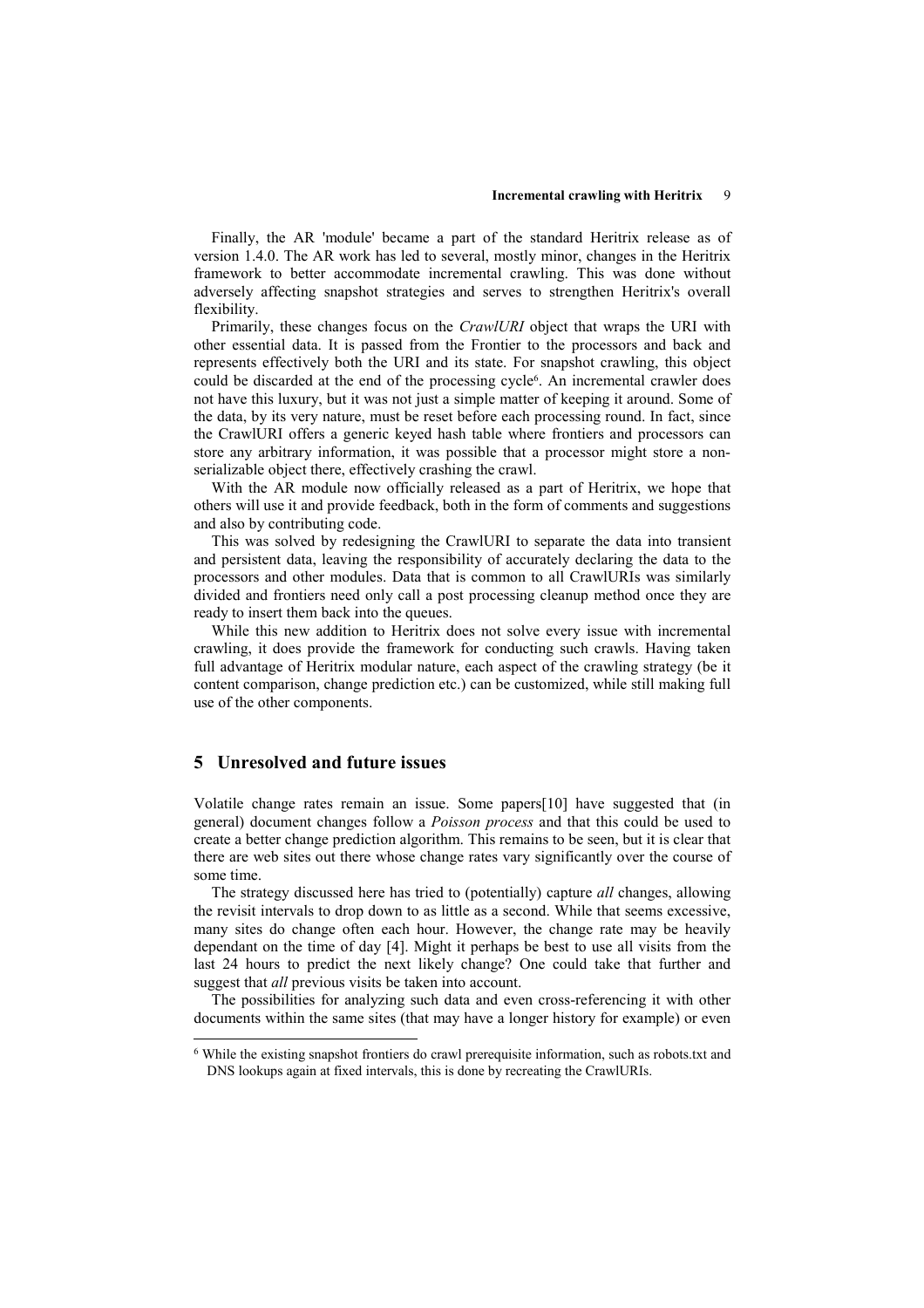from other sites (with similar characteristics) are almost endless. Such analysis would be costly in terms of performance and currently Heritrix's architecture does not allow a processor handling one URI, to access meta-data stored for another URI. These are, however, implementation issues and if an algorithm were devised that made use of such information to more accurately predict a document's change rate, they would probably be worth overcoming.

Change detection also remains to be tackled. We provided a simple strict comparison, coupled with the ability to selectively 'overlook' section of documents. While this works most of the time it may not be suitable for large incremental crawls and can be a bit unwieldy as well.

This is actually a very large topic and a comprehensive overview is beyond the scope of this article. We'll simply state that the better we are able to detect changes in content and separate those changes from changes in *layout* the more effective any adaptive revisiting policy will become. But that still won't address such issues as, say, an 'archive' document containing a section with 'current front page story.' The current front page story is still content of sorts, it just isn't of any worth in the current context.

'Close enough' comparison algorithms [6] may overcome this to some extent, but may cause us to overlook minor changes in the actual content. This minor – in terms of the amount of bytes affected – change might however be considered a significant change in relation to the content. For example, a company or other party might amend a press release on their website to 'tone down' the headline. This might be as small a change as omitting a single word. Yet the fact that this word was deleted might be of considerable significance.

Unfortunately, using HTTP headers does not do much to address this. Dynamically generated content is both the most likely to have irrelevant, constantly changing, data and be missing useful header info. Studies indicate that while HTTP headers are usually reliable in predicting change, their usefulness in accurately predicting nonchange is much lower [3]. Barring a remarkable improvements in the use of HTTP headers on the part of web servers, it is doubtful that they will be of greater use than in the current implementation.

For this project, we considered keeping track of the prediction made by the HTTP headers and compare them with the hash comparison. The idea was to use this to build up a 'trust level.' Once a certain threshold is reached we would start using the header information to avoid downloads, but still do occasional samples, reducing the number of samples with rising trust levels. Ultimately this was not done since it seems quite rare that they predict no change, when a change has in fact occurred, but adding this functionality would almost eliminate the chance of us failing to download a changed document because of faulty HTTP header information.

We have primarily focused on assessing change rates by looking at the documents history of change (as observed by us). However, a significant amount of other factors could also be taken into account. As discussed earlier, the documents 'position' in relation to the 'front page' or seed can be considered. Alternatively (or additionally), a ranking system of some sort could be used to evaluate a documents relative worth.

Looking even further, when crawling sites offering RSS feeds[11] or other similar services, we could use them as triggers for revisiting certain sections of the webs, as well as the (presumably) new stories being advertised via the feeds. Obviously not all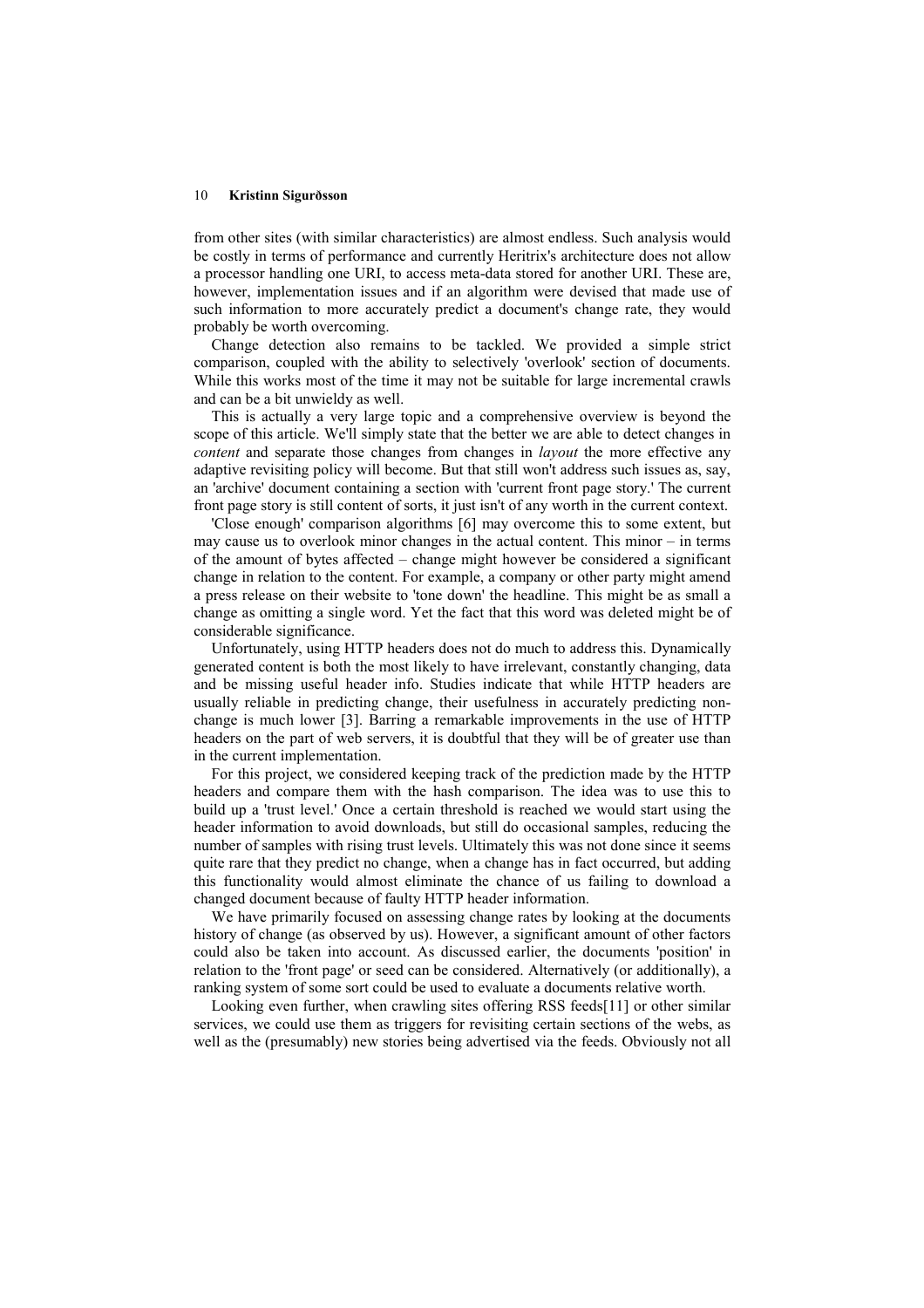#### Incremental crawling with Heritrix 11

sites offer such feeds, nor are all changes reported by them, but they would allow us to capture all major changes accurately, assuming that the feed is well handled.

On a more immediate and practical note, Heritrix's statistics are still rather snapshot oriented. Especially those provided by the web user interface. We took advantage of a feature of the crawl log that allows custom modules to append arbitrary data to each URI's line. This means that it contains such information as the wait time, how overdue it is and the number of visits to a URI. In addition, the frontier report that is accessible via the web GUI contains some highly useful state information.

The progress statistics are however less accommodating and do not differentiate between multiple visits to the same URI and visits to different URIs properly. This is especially notable in the 'console' progress bar in the web GUI that will never reach 100% because a continuous frontier always has more stuff to crawl.

Some discussions have taken place about allowing pluggable web pages and controls in Heritrix but until something along those lines is provided, accurate statistics will be slightly problematic. This is most noticeable in monitoring a crawl, but we do not feel that this causes any problem in post crawl analysis where the crawl log can be analyzed.

# 6 Parting words

Heritrix aimed to provide a good general platform for web crawling, and therefore we have aimed to provide a good general platform for continuous web crawling within that framework. We are aware that it will not solve every issue, but we are happy to say that it meets our initial criteria and we can only hope that as others try it out and add their improvements and alternative implementations that the AR addition will further strengthen Heritrix.

Finally a word of thanks to Gordon Mohr and Michael Stack of the Internet Archive for their assistance in the development effort. Þorsteinn Hallgrímsson of the National and University Library of Iceland also deserves a big thank you, as without him this project would not have been possible. Lastly, a thank you to the Internal Internet Preservation Consortium for their generous support.

### References

- 1. Gordon Mohr et al.: Introduction to Heritrix. Accessed May 2005. http://www.iwaw.net/04/proceedings.php?f=Mohr
- 2. Andy Boyko: Characterizing Change in Web Archiving. Internal IIPC document, unpublished.
- 3. Lars R. Clausen: Concerning Etags and Datestamps. Accessed May 2005. http://www.iwaw.net/04/proceedings.php?f=Clausen
- 4. Brian E. Brewington and George Cybenko: How dynamic is the Web? WWW9 / Computer Networks, 33(16): 257-276, 2000
- 5. Marc Najork and Allan Heydon: High-Performance Web Crawling. Accessed May 2005. ftp://gatekeeper.research.compaq.com/pub/DEC/SRC/research-reports/SRC-173.pdf